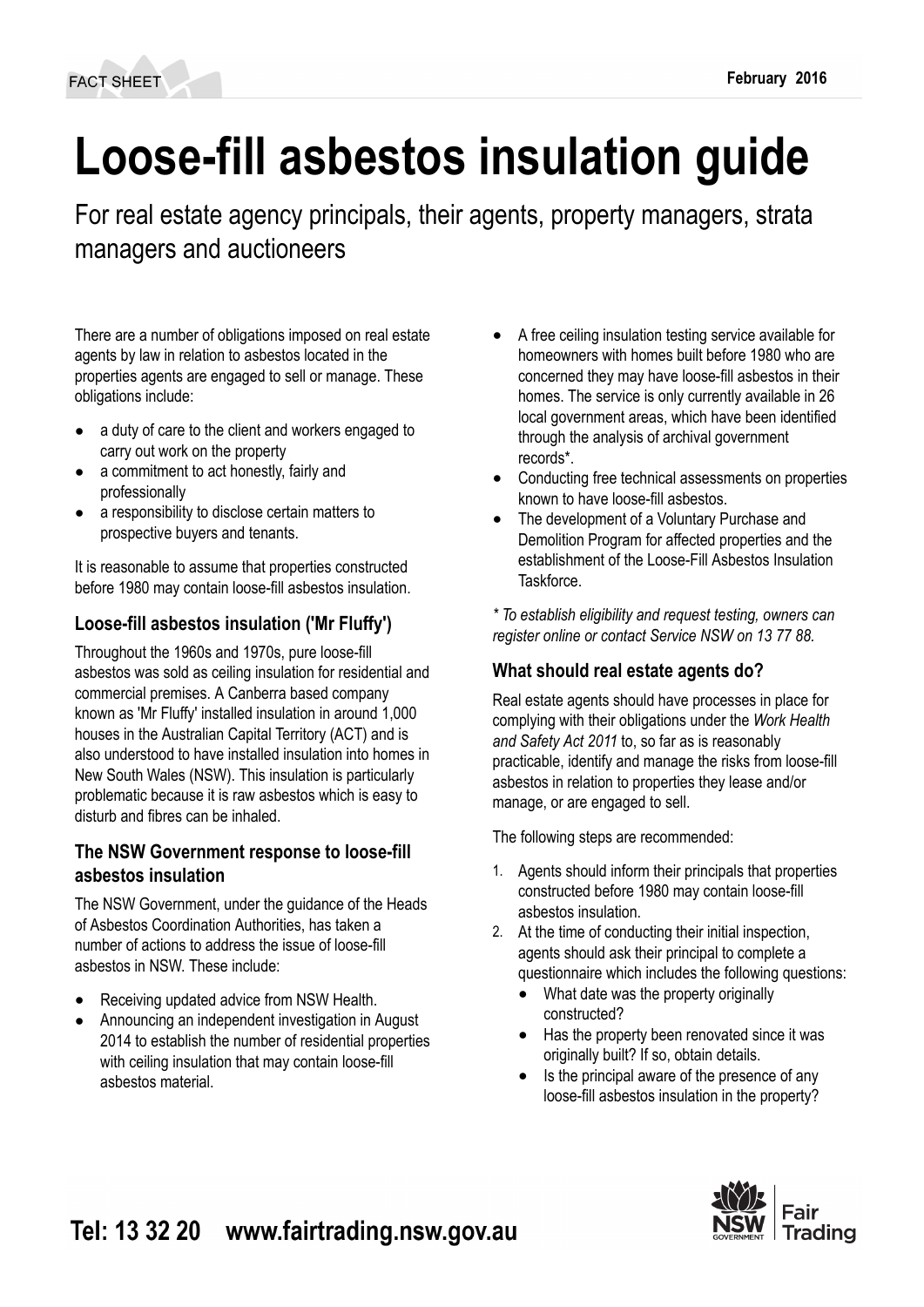- If yes, the principal should specify all locations where they believe loose-fill asbestos insulation is present.
- Has a Licensed Asbestos Assessor inspected the property for loose-fill asbestos insulation? If yes, is a copy of the report available?
- 3. If, based on the instructions received from the principal, the agent becomes aware of the presence of loose-fill asbestos or suspects that loose-fill asbestos may be present on the property built prior to 1980, the agent should consider practical measures to ensure the health and safety of their workers, clients and others. In this regard, the agent should take the following steps:
	- Request the owner of the premises register for free testing (available until 1 August 2016 in specified local government areas).
	- Request the owner provide any test results to the agent.
	- Request the owner informs the residents of the test result.
	- If the likelihood of exposure to airborne asbestos fibres is high, the agent should exclude their workers and clients from approaching the site.
	- If the owner declines to cooperate, the agent should contact Service NSW on 13 77 88 and seek further advice.

Agents should also take the following precautions:

- Do not access or direct a person to access the ceiling space or sub floor areas.
- Do not drill or direct a person to drill into walls.
- Provide the owner with information about loose-fill asbestos insulation and recommendation for testing by a Licensed Asbestos Assessor.
- 1. NSW Fair Trading advises that agents should be aware that the potential existence of loose-fill asbestos is a 'material fact' that should be disclosed to any persons interested in the property. The law provides significant penalties for agents who fail to disclose information that could influence decisions on whether to buy, sell or rent a property.

www.fairtrading.nsw.gov.au Fair Trading enquiries 13 32 20 TTY 1300 723 404 Language assistance 13 14 50

This fact sheet must not be relied on as legal advice. For more information about this topic, refer to the appropriate legislation.

#### **Disclaimer**

The information contained in this document is general only and is intended to provide guidance as to some of the issues which may arise in relation to the presence of loose-fill asbestos in properties being offered for sale or lease by real estate agents. It does not purport to be comprehensive. Accordingly, the NSW Government and Regulating Authorities expressly disclaim liability to any person relying on the contents of this document. Further and importantly, this document is not legal advice and should not be relied or acted upon as if it were. Agents and any other persons reading this document should obtain their own legal advice about their legal and other obligations. They should not rely on this document as a substitute for doing so.

© State of New South Wales through NSW Fair Trading

You may freely copy, distribute, display or download this information with some important restrictions. See NSW Fair Trading's [copyright policy](http://www.fairtrading.nsw.gov.au/Copyright.html) at www.fairtrading.nsw.gov.au or email [publications@finance.nsw.gov.au](mailto:publications@finance.nsw.gov.au)

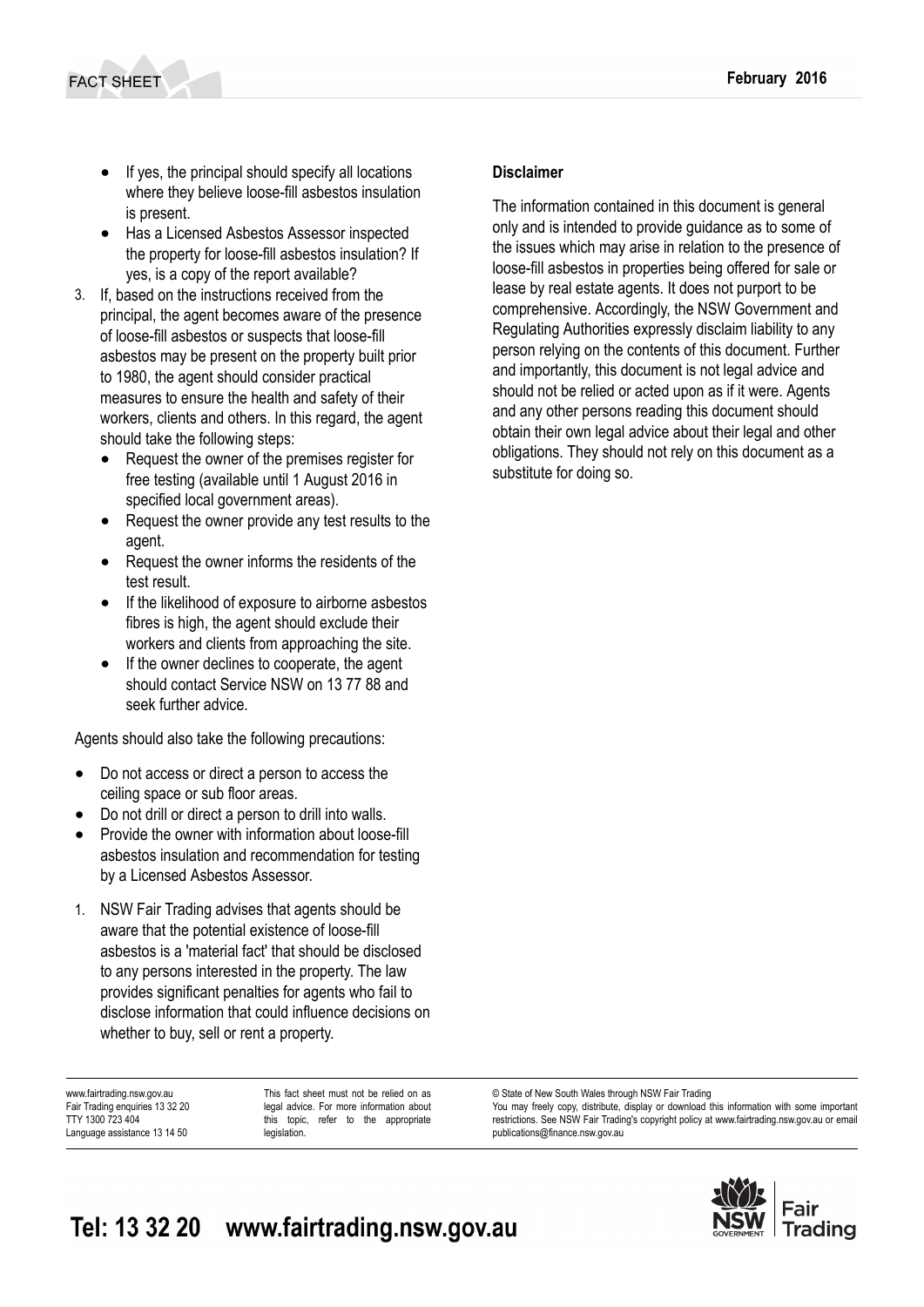# **Voluntary Purchase and Demolition Program**

# For properties containing loose-fill asbestos

In the 1960s and 1970s a company known as Mr Fluffy used raw amosite and crocidolite asbestos, known as loose-fill asbestos, as ceiling insulation in some ACT and NSW homes. In the 28 identified Local Government Areas (LGAs) where Mr Fluffy operated, the NSW Government is offering free sample testing for loose-fill asbestos to owners of pre-1980s residential properties.

The NSW Government has determined that demolition, comprehensive site remediation and disposal is the best way to ensure the health and safety of the NSW community. NSW Fair Trading recently established the Loose-fill Asbestos Implementation Taskforce. The Taskforce is responsible for overseeing and implementing the Voluntary Purchase and Demolition Program and its associated Assistance Package. The Program is designed to provide safety, certainty and support for NSW residents.

The Voluntary Purchase and Demolition Program is being delivered in four stages:

- Assistance and Identification testing and technical assessments and support for affected owners and tenants as they progress through the Program
- Purchase valuation and purchase of affected properties
- Demolition demolition of affected properties and remediation of the land
- Sale sale of remediated land

# **Free Testing Program**

Free sample testing is the first step in the Program which was announced by the NSW Government on 29 June 2015, following the acceptance of the recommendations of a Taskforce Report into loose-fill asbestos.

You can register online for the free testing program or call Service NSW on 13 77 88.

#### To be eligible for the Program, **homeowners must be registered for testing by 1 August 2016**.

Owners of premises outside of the identified LGAs, while not eligible for free sample testing, can have their property privately tested by a Licensed Asbestos Assessor. If a positive test is confirmed by a Taskforcesupervised technical assessment, they will have the cost of the test refunded and be eligible for the Voluntary Purchase and Demolition Program.

## **What should I do if I am renting a property with loose-fill asbestos?**

If it is confirmed that there is loose-fill asbestos in the property that you are renting, you should speak to your landlord or agent about what management steps are in place to ensure the property is habitable. For more information on renting a property with loose-fill asbestos, contact NSW Fair Trading on 13 32 20.

# **Valuations**

The NSW Government´s Loose-fill Asbestos Implementation Taskforce (Taskforce) has contracted the Australian Property Institute (API) to coordinate the valuation process. The API will engage two independent national companies to undertake the valuation process for each affected property. Each property will be valued as if it was free of loose-fill asbestos as at 29 June 2015.

More information is available on the Valuation process webpage on the Fair Trading website.

## **Options available to Voluntary Purchase and Demolition Program participants**

Owners of any NSW residential premises confirmed to contain loose-fill asbestos insulation are eligible to participate in the Program. The Program includes both